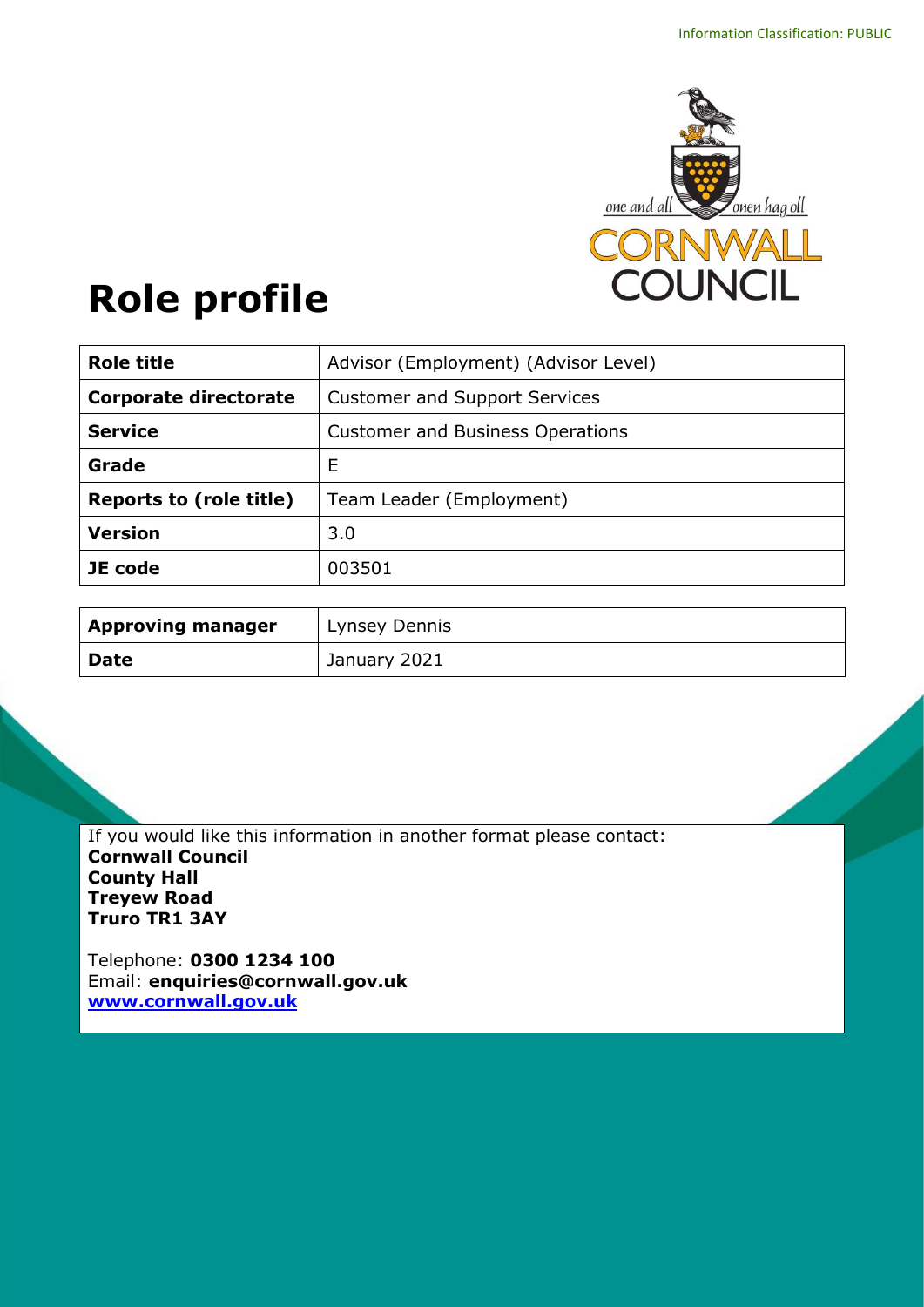# **Role purpose**

To provide excellent customer focussed administrative services associated with the employee lifecycle from hire through to retirement, including new starters, contractual changes, leavers. To include the maintenance of electronic personal files. Inputting of information onto a computerised payroll system. assisting with the administration associated with pension schemes, including Teachers and NHS pension schemes and ensuring that all procedures are performed efficiently, accurately and in a timely manner, and in accordance with legislation and conditions of service.

# **Dimensions**

N/A

## **Management accountability**

Nature of management  $\bullet$  N/A Number of staff managed

 $\bullet$  N/A

# **Accountabilities**

*Cornwall Council is a dynamic organisation and the particular duties and accountabilities may vary from time to time without changing the general character of the role or the level of responsibility entailed. Individual objectives will be agreed via the PDS appraisal process* 

- To ensure that information for all new starters, leavers and variations to contracts is processed accurately on the payroll system in accordance with procedures and timescales. Input will also include bank details forms.
- To ensure that spreadsheets uploaded onto the payroll system are accurate, and to resolve any associated errors with the spreadsheets, liaising with schools, managers and other Customer and Business Operation steams as necessary.
- To ensure that appropriate records are maintained on electronic personal files via an electronic filing system.
- To notify the Team Leader of any errors which have occurred with processing information on the payroll system or EDRMS.
- To produce accurate written statements of particulars of employment and variation letters for staff which are produced on behalf of our clients are in accordance with procedures and timescales.
- To ensure that calls/emails are logged in Assyst to provide an auditable record of contact and actions, in a timely manner for monitoring and reporting purposes.
- To assist in the processing of establishment and contractual changes following a restructure; this will also include preparing Statement of Particulars of Employment or letters to employees as appropriate, as well as attending any relevant meetings with managers or representatives from ourl22 customers.
- To assist with administration associated with the Teachers' Pensions Scheme in accordance with agreed processes and procedures, including sending notifications to Teachers' Pensions via the TPS Secure Transfer Utility (STU).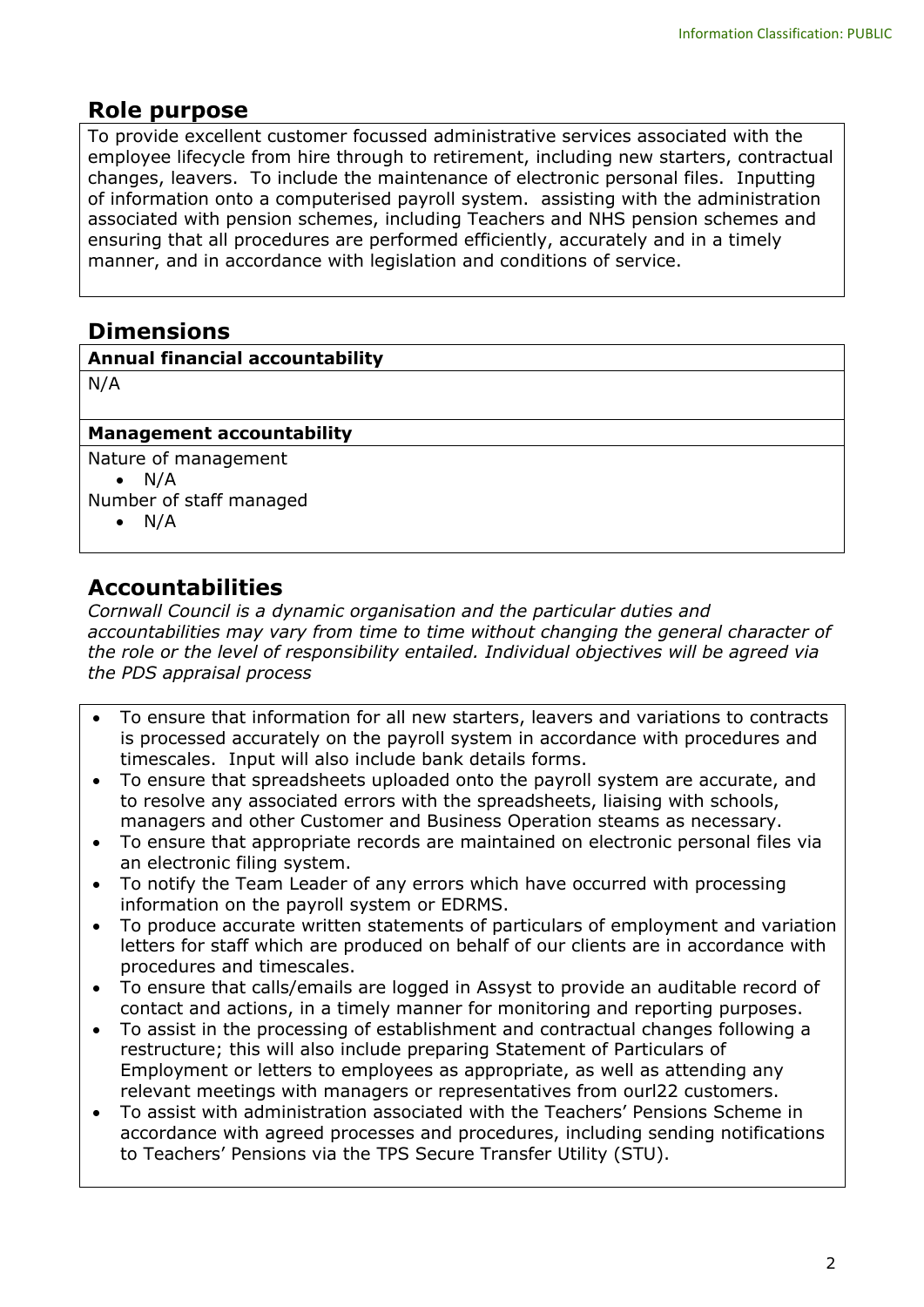- Ensure understanding of and compliance with the policies, procedures, conditions of service, legislation and statutory provisions which affect the administration duties undertaken (e.g. notice periods, sickness entitlement, increments due); to seek guidance as appropriate from a Team Leader if further clarification is required.
- To liaise with managers/school admin staff re: those on temporary/fixed term contracts to ensure compliance with statutory procedures and timescales.
- To assist in ensuring that the Single Central Record is accurate and kept up-todate, and that appropriate professional registration and right to work information is recorded.
- To provide advice, guidance and support to employees, managers, school admin staff and colleagues in other teams regarding employment support administration issues, and to attend meetings if required.
- To deal with third party correspondence (e.g. mortgage/rental enquiries, benefit forms).
- Ensure that all processes are completed accurately and delivered on time to meet legal and employment support timescales, ensuring consistent and efficient delivery of service.
- To liaise as appropriate with employees, managers, school admin staff, external clients and colleagues in the payroll team as appropriate regarding under and overpayments which have occurred, following the appropriate procedures.
- Liaise and correspond as appropriate with employees, managers and external customers in relation to work undertaken by the Team; this could include face to face meetings and online meetings.
- To contribute to the development of new and/or temporary staff by assisting with training as required.
- To assist with providing information for Subject Access Requests in accordance with procedures and statutory timescales.
- Maintain systems and manual processes to fully satisfy data integrity requirements and audits
- Assist with the provision of information in response to internal and external audit requirements
- Participate in the development of key processes to maximise opportunities for continuous improvement.
- Support the gathering of statistical information as required enabling effective monitoring of processes and practices
- Authority/Decision Making
- Executes processes in accordance with agreed processes and procedures
- Works with minimum supervision, seeking assistance where appropriate
- Seeks guidance from manager for queries which fall outside of standard processes
- Work as part of a multi-skilled Customer & Business Operations (CBO) Service to deliver a range of significant council processes efficiently and effectively, providing a fast, high quality and continuously improving service for customers
- Whilst the post holder will spend the majority of time working in one particular area of the CBO, on occasions there might be opportunities for the post holder to gain experience in other areas of the CBO either on a voluntary basis or at request in order to assist with other service priorities usually within the same CBO job family.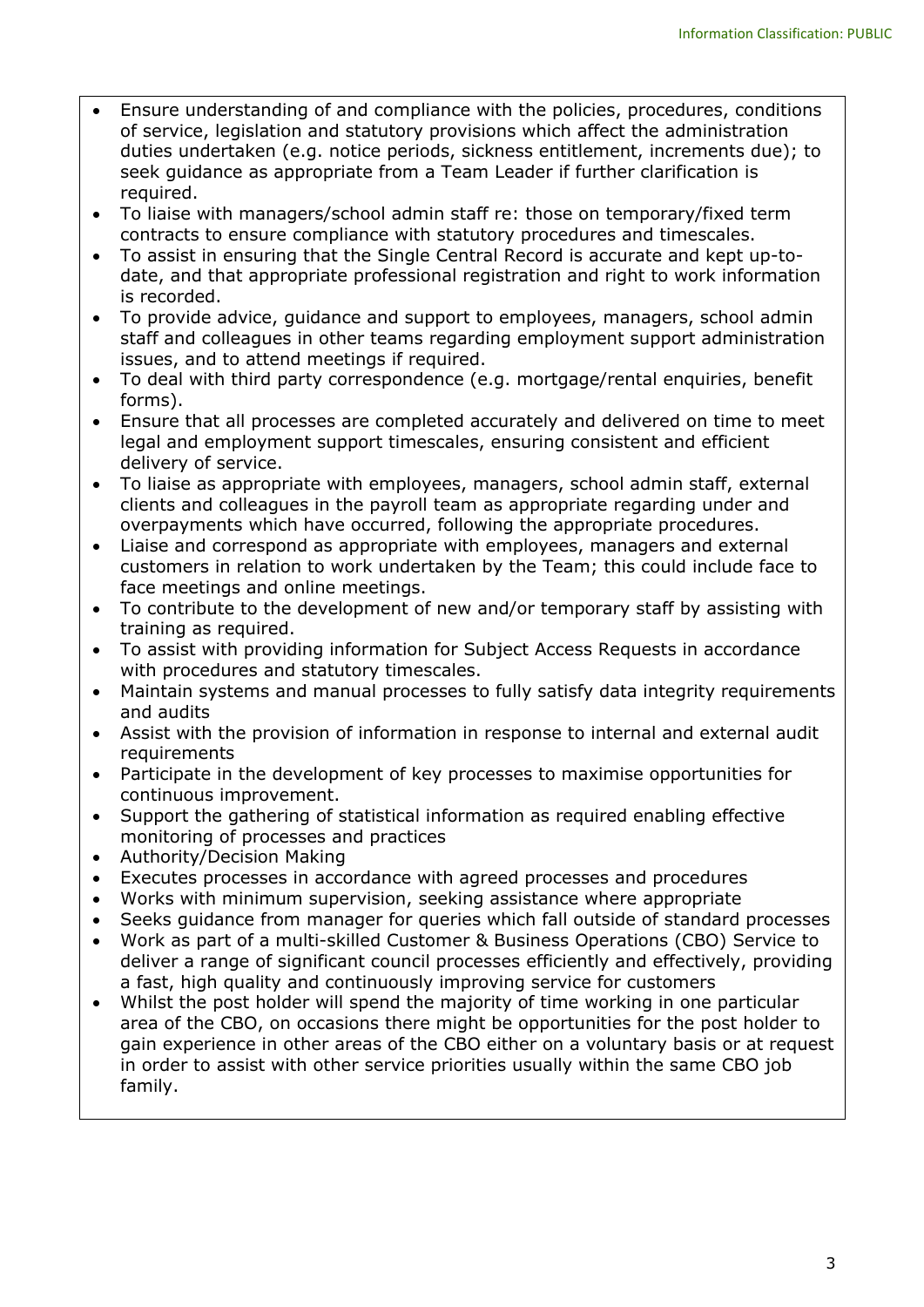# **Corporate accountabilities**

## **Information security and governance**

Manage information in line with the Council's policies, procedures and guidance on subjects such as Data Protection, Freedom of Information, confidentiality, information security and sharing, the information lifecycle and data quality, to ensure compliance and efficient and effective information governance

## **Safeguarding**

Maintain awareness of Council policies and practices regarding the safeguarding of children, young people and/ or adults who may be at risk. Report concerns/ allegations in accordance with corporate guidance and procedures

## **Equality & Diversity**

Work to eliminate unlawful discrimination, harassment and victimisation and report incidents as they occur. Treat everyone with dignity and respect and ensure individual's needs are met. Challenge inappropriate behaviour and language constructively, advising on alternatives so the opportunity for change can be considered

## **Customer Experience**

Drive to continually improve customer satisfaction and maintain a clear and consistent focus on delivering outstanding customer experience

## **Health, Safety and Wellbeing**

Contribute to the management of health and safety risks and the creation of a positive health and safety culture to safeguard the health, safety and wellbeing of yourself and others. Understand your health and safety responsibilities and comply with council policy and procedures

#### **Key objectives**

- Assist with identification of opportunities to increase automation of manual processes and reduce duplication
- Engage in the development and implementation of enhanced IT systems and solutions, e.g. Oracle Cloud project, supporting the introduction of new ways of working
- Contribute to the Customer and Business Operations changes as required
- Engage in the implementation of service standards and team performance measures, and the implementation of monitoring and reporting mechanisms and target setting for the team to ensure service provision and queries are resolved within the agreed SLAs, and to ensure continuous service standards improvement and increased customer satisfaction
- Participate in reviewing and standardising processes and procedures to ensure standard and effective working practices across the team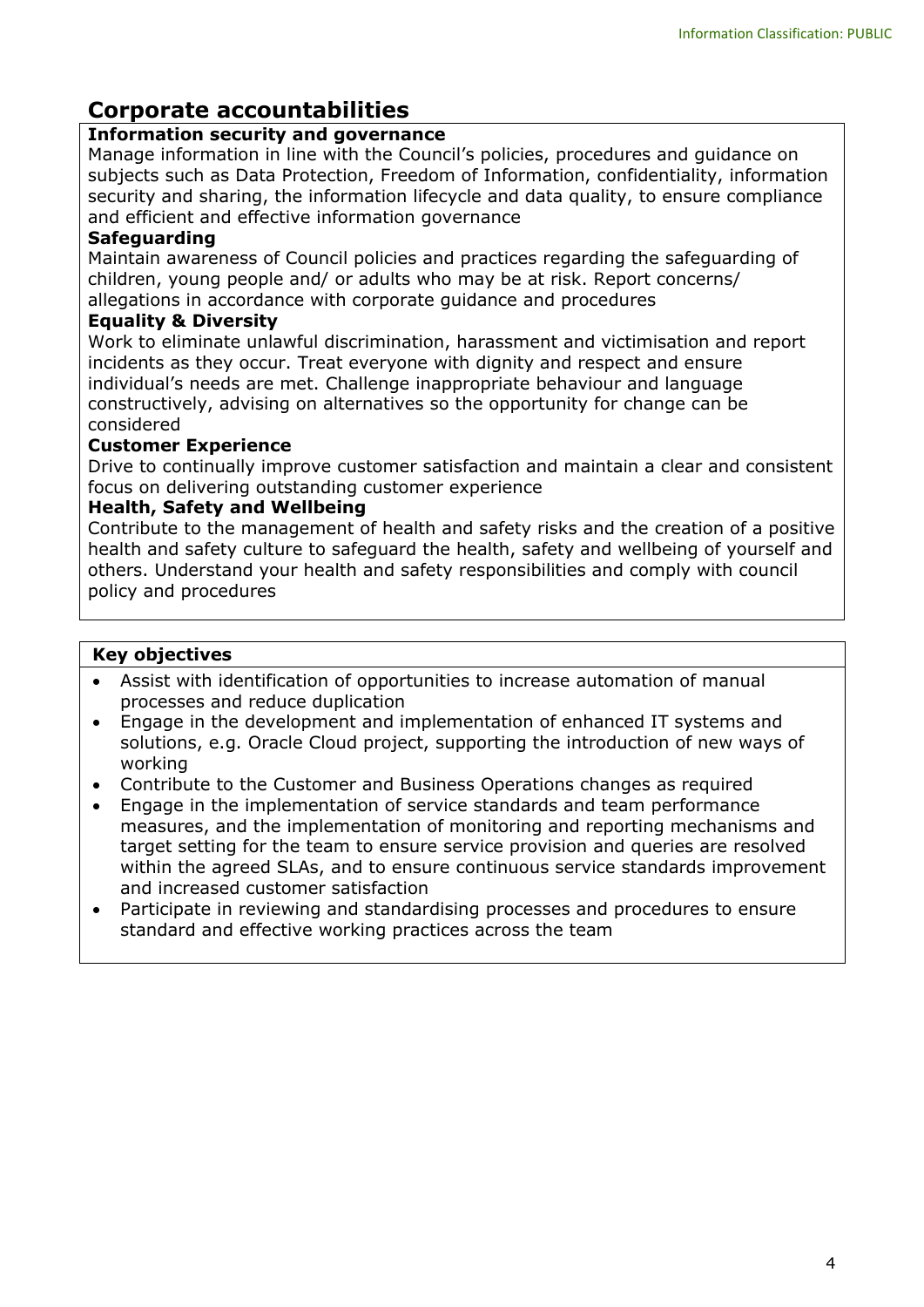# **Competencies and other requirements**

*We use the following criteria below to assess your suitability for the role; please refer to the recruitment & selection column to establish at which stage the criteria are assessed. Requirements assessed at the 'Application' stage represent the minimum essential requirement for shortlisting purposes*

| <b>Behaviours</b>                                                                                                                                                                                                                                                                                                                                                                                                                                                                                                                                                                                                                                                                 | <b>Recruitment and</b><br>selection |
|-----------------------------------------------------------------------------------------------------------------------------------------------------------------------------------------------------------------------------------------------------------------------------------------------------------------------------------------------------------------------------------------------------------------------------------------------------------------------------------------------------------------------------------------------------------------------------------------------------------------------------------------------------------------------------------|-------------------------------------|
| <b>Working together</b>                                                                                                                                                                                                                                                                                                                                                                                                                                                                                                                                                                                                                                                           |                                     |
| You understand and focus on customer satisfaction and work well<br>with colleagues and partners.                                                                                                                                                                                                                                                                                                                                                                                                                                                                                                                                                                                  |                                     |
| You deliver exceptional customer service - you understand<br>and are attentive to the needs of your customers<br>You listen to the views of others and seek them out<br>You support and show consideration for others<br>You work well with colleagues and partners and acknowledge<br>the different ideas, perspectives and backgrounds of others<br>You are committed to the protection and safeguarding of<br>$\bullet$<br>children, young people and vulnerable adults<br>You share information and expertise with others<br>You are honest, you respect and you build relationships of<br>trust<br>You share your achievements and acknowledge the<br>achievements of others | <b>Interview</b>                    |
| <b>Resourceful</b>                                                                                                                                                                                                                                                                                                                                                                                                                                                                                                                                                                                                                                                                |                                     |
| You apply expertise, solve problems and make improvements to<br>deliver the best possible customer outcomes.                                                                                                                                                                                                                                                                                                                                                                                                                                                                                                                                                                      |                                     |
| You plan and organise your work and manage your time<br>effectively<br>You gather relevant information, analyse it and make timely<br>informed decisions in the course of your work<br>You are flexible and adaptable                                                                                                                                                                                                                                                                                                                                                                                                                                                             | <b>Interview</b>                    |
| You respond constructively to change<br>$\bullet$<br>You demonstrate financial awareness relevant to the job you                                                                                                                                                                                                                                                                                                                                                                                                                                                                                                                                                                  |                                     |
| do<br>You use your initiative and are creative in problem solving<br>You deliver results and demonstrate commitment to serving<br>customers                                                                                                                                                                                                                                                                                                                                                                                                                                                                                                                                       |                                     |
| <b>Personal responsibility</b>                                                                                                                                                                                                                                                                                                                                                                                                                                                                                                                                                                                                                                                    | <b>Interview</b>                    |
| You take responsibility for your work, your environment and your<br>development.                                                                                                                                                                                                                                                                                                                                                                                                                                                                                                                                                                                                  |                                     |
| You are trustworthy and reliable<br>You pay attention to your own health, safety and wellbeing<br>and that of others                                                                                                                                                                                                                                                                                                                                                                                                                                                                                                                                                              |                                     |